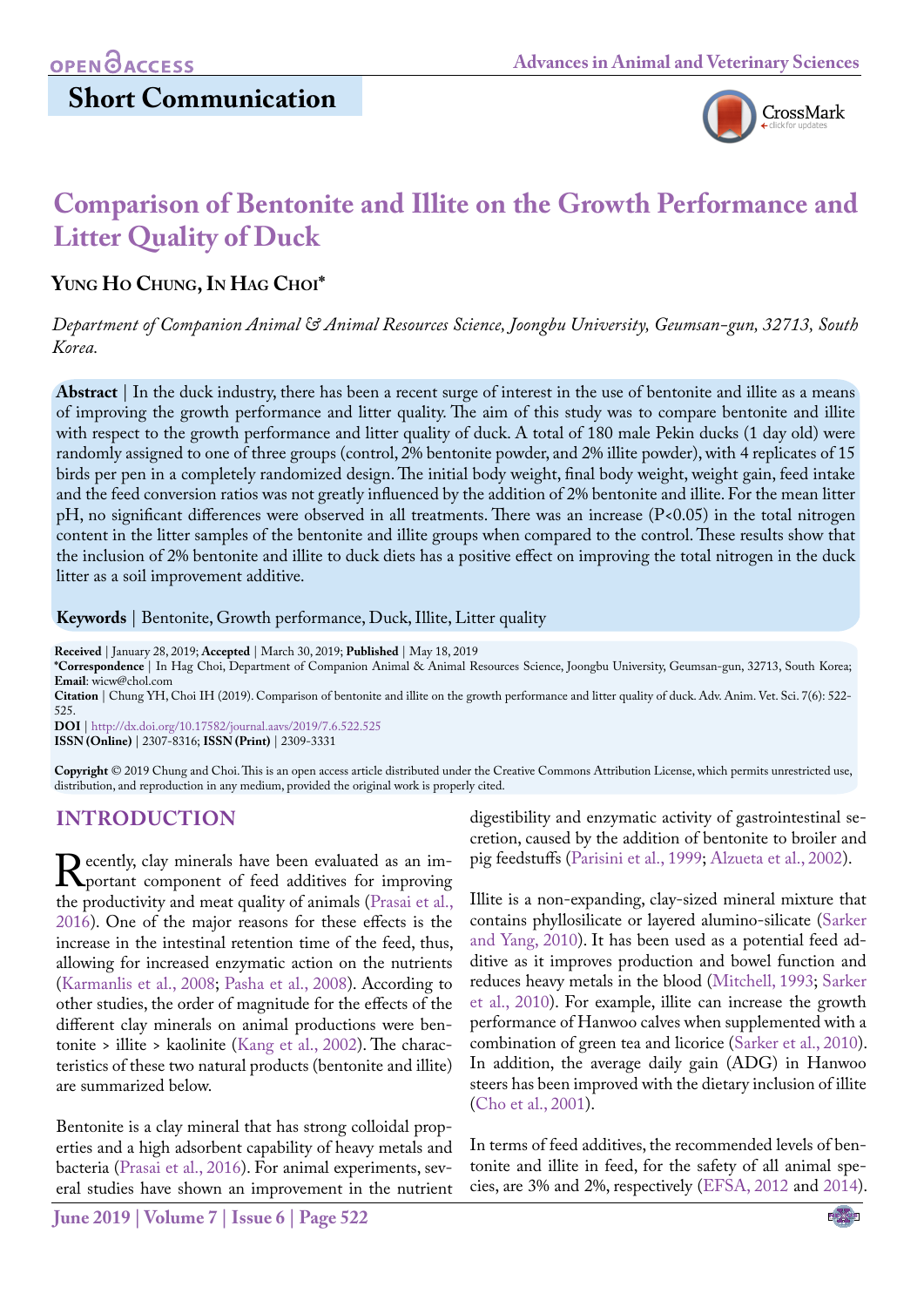**OPEN GACCESS** 

To the best of our knowledge, very few studies have been conducted on the growth performance and litter quality of duck. Thus, in this study we tested the growth performance and litter quality of duck, to compare bentonite and illite as feed additives.

#### **MATERIALS AND METHODS**

#### **Experimental Design and Birds**

The Animal Care and Use Committee of the Gilhong Farm (Geochang, South Korea) approved this experimental protocol. A total of 180 male Pekin ducks (1 day old) from a commercial strain were used. Ducks were randomly assigned to one of three groups (control, 2% bentonite powder, and 2% illite powder), with 4 replicates of 15 birds per pen, in a completely randomized design. They were equally allocated to each pen  $(2.0 \times 1.5 \text{ m})$ , which had sawdust for bedding as the litter materials. Each pen was equipped with 1 feed trough and 6 nipples, with a nipple watering line for food and water provision. Ducks were given free and continuous access to food and water. Subsequently, from day 0 to 21 and day 22 to 42, a starter (21% crude protein) and finisher (17% crude protein) diet were offered, respectively. A 23:1 h light-dark cycle was provided throughout the 42-day experimental period [\(Kwon et](#page-3-9) [al., 2014](#page-3-9)). The temperature was kept at 33 °C during the first 14 days and then gradually decreased as the ducks progressed in age, with a final temperature of 20–22 °C at day 42. The ventilation and relative humidity were automatically controlled by air inlets and exhaust fans located along the side walls. The bentonite and illite, as a purified powder that was formulated for animal use, were purchased from Yusim Farm (Young Ju, South Korea). The chemical compositions of the bentonite and illite are shown in [Table 1](#page-2-1). For the growth performance, bodies were weighed on a replicate basis at the start of day 10 and the end of the 42 day test period. The feed intake was observed at each feed change interval, to determine the weight gain and feed conversion ratio.

#### **Litter Collection and Analytical Procedure**

Litter samples were obtained from four random sites inside each pen at the end of day 42. First, the litter was collected using one glove per sample, to avoid cross contamination, and mixed thoroughly. After being separated into approximately 100 g each, individual plastic bags were used to seal the litter samples as quickly as possible, which were immediately stored in a refrigerator (4 °C for one day) for analysis. Litter samples were analyzed for their pH and total nitrogen content by the procedures as described in the [AOAC methods \(1990\).](#page-2-2)

#### **STATISTICAL ANALYSIS**

All statistical analyses were performed using a one-way

ANOVA and the GLM procedure of SAS (SAS Institute, Version 9.2, 2008), where pens were the experimental unit for growth performance and litter quality. The means were compared using Duncan's multiple range test, with a statistical difference only considered significant if the P values were 0.05 or below.

#### **RESULTS**

[Table 2 s](#page-2-3)hows the growth performance of ducks that were supplemented with 2% bentonite and 2% illite during the experimental period, according to group and age. The initial body weight, final body weight, weight gain, and feed intake were not influenced (P>0.05) by the addition of bentonite or illite. The only difference (P<0.05) in the growth performance was the feed conversion ratios, but there were no remarkable effects among the treatments regarding the feed conversion ratios. Data of the pH and total nitrogen content in the duck litter, after 42 days, are presented in [Table 3.](#page-2-4) The addition of bentonite and illite had no great effect (P>0.05) on the mean litter pH. As expected, the total nitrogen in the litter samples for the bentonite and illite groups significantly increased (P < 0.05), when compared to the control.

#### **DISCUSSION**

In general, bentonite, illite, and zeolite are used as alternative materials in poultry production systems because of their positive effects on the health and performanc*e* of broilers ([Christaki et al., 2001\)](#page-3-10). In this study, it is important to note that using 2% bentonite or illite in duck diets had no positive effects on their growth performance. These results are surprising as the use of a natural clay as a feed additive would be expected to have additional beneficial effects on duck production, including the slowing of the digesta transit, which leads to more efficient use of nutrients ([Kar](#page-3-1)[amanlis et al., 2008\)](#page-3-1). Similar to our findings, [Choi \(2018\)](#page-2-5) reported no improvements in the economic indicators or duck production when 1% and 1.5% of illite were added to duck diets. However, other studies have reported that the use of sodium bentonite improves weight gain in broilers [\(Prvulovic et al., 2008;](#page-3-11) [Safaeikatouli et al., 2010\)](#page-3-12). [Salari et](#page-3-13)  [al. \(2006\)](#page-3-13) also indicated that broilers fed diets containing 1% and 2% sodium bentonite could show improvements in their weight gain and feed conversion ratio. Considering the recommended maximum dose of these clays ([EFSA,](#page-3-7)  [2012](#page-3-7) and [2014\)](#page-3-8), little information is currently available on the type of materials used, purity levels, physicochemical properties, and levels of supplementation as feed additives, due to inconsistencies in the results from other studies.

The litter quality of the bentonite and illite groups showed a remarkable increase in the total nitrogen content when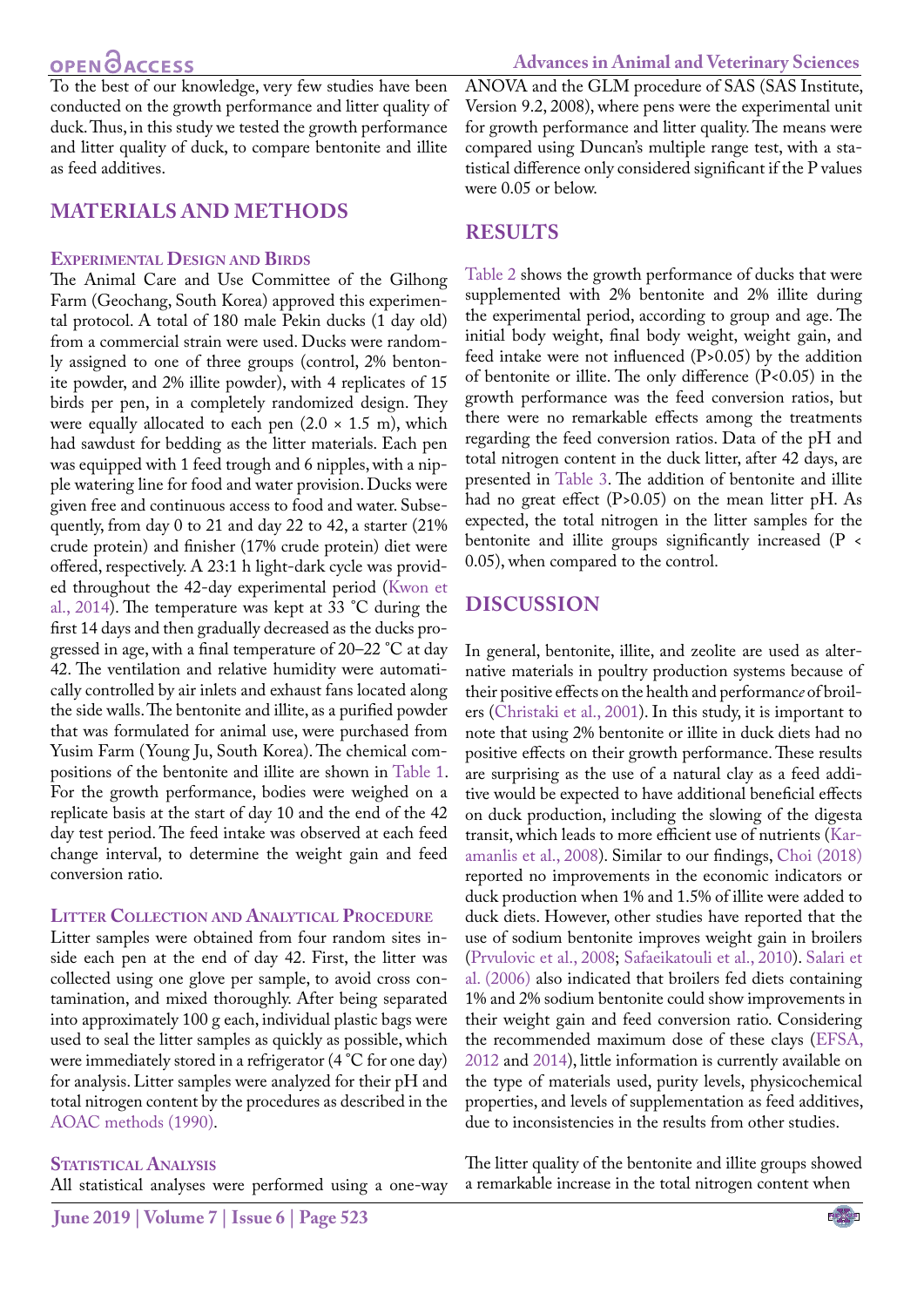#### <span id="page-2-1"></span>OPEN **Advances in Animal and Veterinary Sciences Table 1:** Chemical compositions of bentonite and illite **Sample Chemical compositions (%)**  $SiO_2$   $Al_2O_3$  $Fe_2O_3$ CaO MgO K<sub>2</sub>O  $Na<sub>2</sub>O$ <br>2.79 MnO TiO<sub>2</sub>  $P_2O_5$  $IOI$ Bentonite 50.95 20.47 5.18 1.83 2.95 0.19 2.79 0.03 0.94 1.00 13.20

Illite 49.55 29.55 1.50 0.24 0.32 6.40 0.32 0.07 0.56 0.26 6.22

<span id="page-2-3"></span>

| Table 2: Growth performance of ducks that were supplemented with bentonite and illite |
|---------------------------------------------------------------------------------------|
|---------------------------------------------------------------------------------------|

| Item                              | Group                   |                              |                         | $p$ -value |
|-----------------------------------|-------------------------|------------------------------|-------------------------|------------|
|                                   | Control                 | 2% bentonite powder          | 2% illite powder        |            |
| Initial body weight (at day 8, g) | 200.00±5.77             | $212.33 \pm 6.17$            | $204.00 \pm 4.93$       | 0.0570     |
| Final body weight (at day 42, g)  | $3,642.00 \pm 36.29$    | $3,652.33 \pm 27.42$         | 3,688.67±19.06          | 0.6271     |
| Weight gain (g)                   | 3,442.00±42.00          | 3,440.00±21.39               | 3,484.67±23.96          | 0.4956     |
| Feed intake (days 8 to 42, g)     | 5,917.67±46.69          | $6,005.00 \pm 67.64$         | 5,991.00±012.29         | 0.7984     |
| Feed conversion (feed: gain, g:g) | $1.72 \pm 0.01^{\rm b}$ | $1.75 \pm 0.01$ <sup>a</sup> | $1.72 \pm 0.01^{\rm b}$ | 0.0338     |

a-bMeans with different superscript letters in the same row are significantly different (P<0.05).

Mean values are expressed as the mean ± SE.

#### <span id="page-2-4"></span>**Table 3:** Changes in the pH and total nitrogen of the duck litter after 42 days

| Item           | Group                        |                              |                   | $p$ -value |
|----------------|------------------------------|------------------------------|-------------------|------------|
|                | Control                      | 2% bentonite powder          | 2% illite powder  |            |
| pH             | $8.44 \pm 0.22$              | $8.63 \pm 0.10$              | $8.72 \pm 0.08$   | 0.7668     |
| Total nitrogen | $1.41 \pm 0.15$ <sup>c</sup> | $1.87 \pm 0.07$ <sup>a</sup> | $1.60 \pm 0.22^b$ | 0.0206     |

a-cMeans with different superscript letters in the same row are significantly different ( $P<0.05$ ). Mean values are expressed as the mean  $\pm$  SE.

compared with that in the control. This increase acts as a soil improvement additive rather than [organic](javascript:endicAutoLink() [fertilizer](javascript:endicAutoLink() because of the basic pH (above 8.5[, Table 3](#page-2-4)) of duck litter. The reason for the total nitrogen increase with natural clay additives (bentonite and illite) was not previously documented, but it could possibly be related to the ammonia binding effect in the duck litter ([Karamanlis et al., 2008\)](#page-3-1). For example, it is reported that poultry litter is a valuable fertilizer source that has the potential to supply the organic nutrients needed for optimum crop growth because of its high nitrogen content ([Fontenotet et al., 1983\)](#page-3-14). Thus, the ammonia produced in the litter builds up quickly at a pH that is greater than 8 ([Delaune et al., 2004\)](#page-3-15). Thus, strategies to decrease the pH and ammonia, or increase the total nitrogen in poultry litter, are the use of litter amendments (alum and aluminum chloride) as acidifying agents ([Choi et al., 2011](#page-2-6)). In other words, the bentonite and illite could prevent the acidification of agents in the duck litter. In conclusion, the results of this study show no beneficial effects from diets supplemented with 2% bentonite or 2% illite, on the growth performance (excluding the feed conversion ratio) of ducks. However, there were beneficial effects regarding the duck litter quality, with the increase in the total nitrogen contents, which can act as a soil improvement additive.

# **Conflict of interest**

The author declares there is no conflict of interests.

# **Authors Contribution**

All authors contributed equally.

#### **REFERENCES**

- • Alzueta C, Ortiz L, Rebole A, Rodríguez M, Centeno C, Treviño J (2002). Effects of removal of mucilage and enzyme or sepiolite supplement on the nutrient digestibility and metabolyzable energy of a diet containing linseed in broiler chickens. Anim. Feed. Sci. Technol. 97(3): 169-81. [https://](https://doi.org/10.1016/S0377-8401(02)00030-5) [doi.org/10.1016/S0377-8401\(02\)00030-5.](https://doi.org/10.1016/S0377-8401(02)00030-5)
- <span id="page-2-2"></span>• AOAC (1990). Official Methods of Analysis. Vol. I. 15th ed. AOAC, Arlington, VA.
- <span id="page-2-0"></span>• Cho WM, Paek BH, Kang SW, Kim JS, Kim YK (2001). Effects of dietary supplements of clay mineral on the growth performance and immunity in growing Hanwoo steers. Korean. J. Anim. Sci. 43(2):203-210.
- <span id="page-2-6"></span>• Choi, IH, Choi JH, Ko SH, Moore PAJr (2011). Reducing ammonia emissions and volatile fatty acids in poultry litter with liquid aluminum chloride. J. Environ. Sci. Health. Part B. 46(5): 432-435. [https://doi.org/10.1080/03601234.2011](https://doi.org/10.1080/03601234.2011.572525. ) [.572525.](https://doi.org/10.1080/03601234.2011.572525. )
- <span id="page-2-5"></span>• Choi IH (2018). A study on duck growth performance and